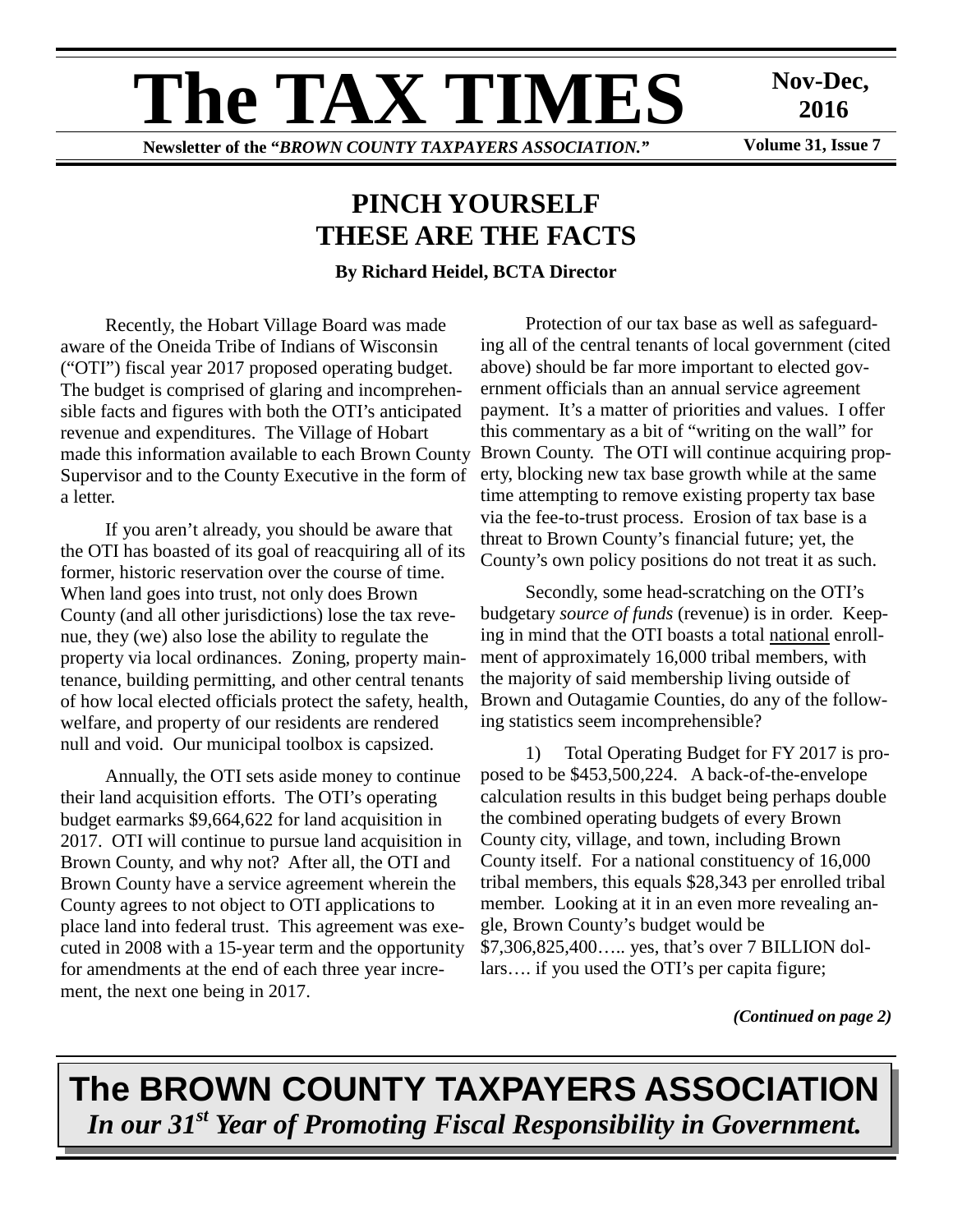2) Expected gaming (casino) revenues (net of customer payouts) of \$211,289,836. Imagine the boost to the local economy, inclusive of our Brown County small businesses, if this money could be spent elsewhere;

3) A total of \$52,736,267 in total "Grants" revenue. Staggering. What is Brown County expecting for grant revenue in its upcoming budget? The most notable OTI grant element is "Self-Governance" Grants totaling \$21,259,845; grant monies, presumably from the federal government itself paid to tribes for tribal "self-governance". This is separate from \$30,338,572 in grants labeled "Additional Federal Grants".

As a separate point of information, I have proposed to Congressman Reid Ribble - and will again to his successor – that it's past time for the federal government to "means test" America's Indian tribes in order for them to qualify for federal monies. What entity provides open-ended, endless subsidies with no criteria, no metrics to gage success, nor any "finish line"?

Aside from the land purchases and fee-to-trust applications, the Tribe continues to advance its own, exclusive governance over non-Indians, and on fee parcels versus just trust parcels. This is evidenced by tribal discussions on establishing its own sales tax and its own seat tax at the Airport. Local governments, including the County, should not be in the business of giving up its jurisdiction on fee properties voluntarily via service agreements or other intergovernmental agreements with Indian tribes. The OTI's plans are not sustainable, financially or otherwise, for the County. Brown County can no longer remain complicit in its own demise and has a 2017 opportunity to stop the bleeding.

*Rich H* 

# September Meeting Notes

Sheriff Gossage Speaks to BCTA

Brown County Sheriff John Gossage spoke about the Sheriff's Department and the Brown County jail. He began by reviewing some recent cases handled by the Sheriff's Department. He explained that technology improvements were vital to resolution of these cases. In addition to DNA analysis, information extracted from cell phones was used to establish the locations of suspects at crime scenes.

The Sheriff's Department budget is about \$37 million. It has 320 full-time employees. The department is moving away from a seniority-based management system toward a system that recognizes employees' skills. A position for a civilian with special skills for forensic analysis is being added. Protective status for jail employees is an issue. The jail is losing about 20 employees each year because they do not have protective status as the sworn officers do. Sheriff Gossage would like counties to have ability to determine protective status for certain employees.

The jail expansion proposal is a reaction to the steadily increasing jail population, about one percent annually. With increasing arrests for drug offenses and crimes against children, the county jail population is increasing. Seventy percent are felons. In 2000, before the present jail was opened. the cost of shipping prisoners to other counties peaked at \$3.8 million.

The average stay of an inmate has increased from 21 days to 89 days since the present jail opened. This is a result of increasing times for the court system to function. Additional attorneys in the District Attorney's office would be helpful.

The county's jails facilities have a capacity of 750 inmates: 543 at the jail and the remainder in the downtown Work-Release Center (the old jail). Total jail capacity allows for 713 adult prisoners and 37 youths. Required separation of several classes of prisoners causes some limitations on using the total capacity of the jail facilities.

The county has sent inmates to other counties this summer, but is not currently doing so. Inmates were shipped to other counties on an almost daily basis since June to ease crowding at the facility, At \$50 to \$55 per day, leaders anticipate needing \$350,000 to \$400,000 next year alone to house overflow inmates at jails in other counties.

Electronic monitoring checks on the location of the wearer every three minutes. Electronic monitoring cost about seven dollars a day.

Dave Nelson – Secretary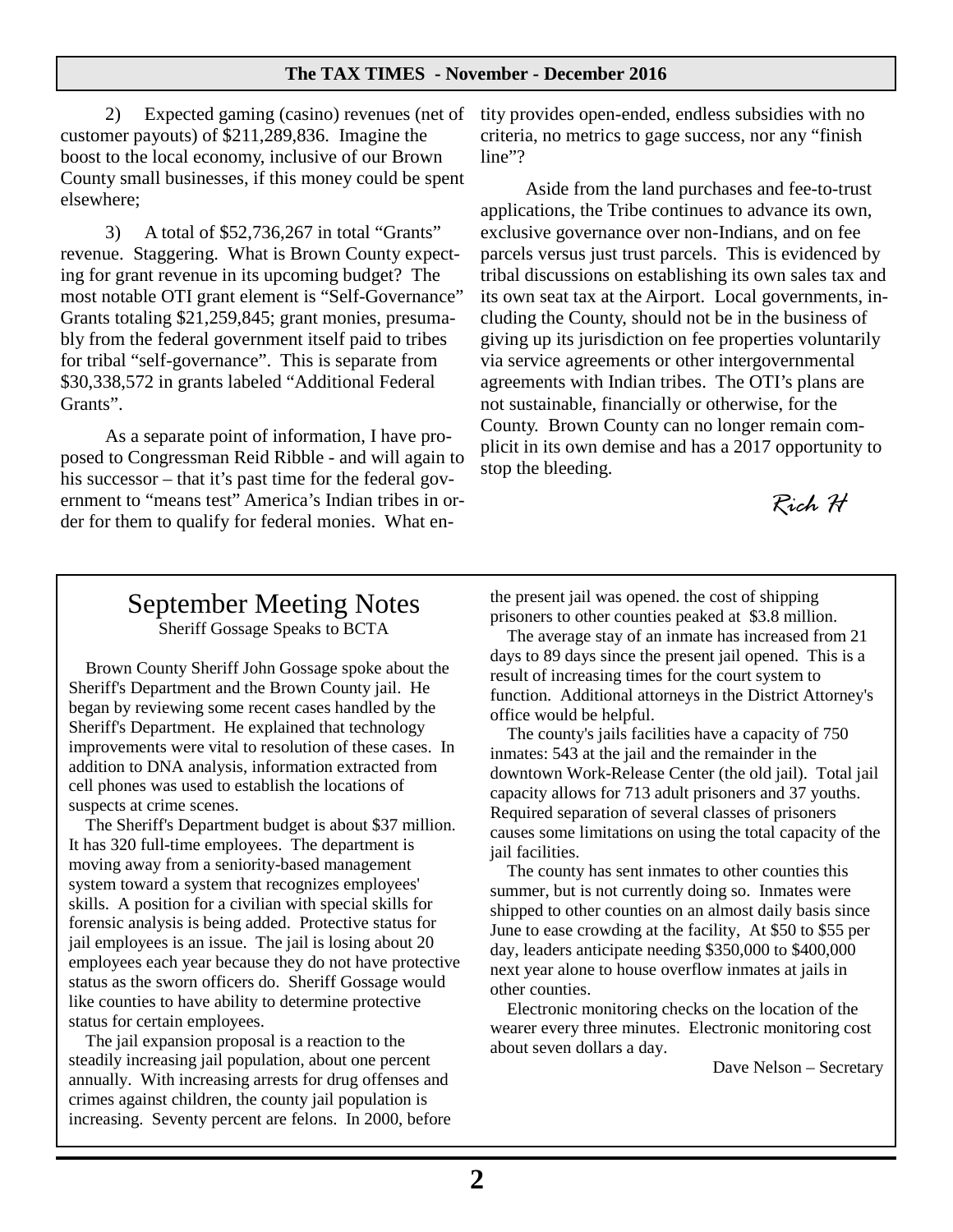## October Meeting Notes

Representative Jacque Speaks to BCTA

Second District Representative André Jacque presented an overview of issues he is working on in the State Assembly. The Second Assembly District he represents stretches from West De Pere to Two Rivers.

Representative Jacque explained that he is continually looking to eliminate unfunded and underfunded state mandates. Using electronic means to publish official government notices by smaller units of government has the potential for savings, but it is opposed by the publishing industry. Cell tower location is a local control issue where the state has taken jurisdiction. There is a bipartisan movement to restore control to local municipalities.

The personal property tax causes substantial unfairness for businesses. Paying taxes each year on property that was taxed at purchase seems unfair. In addition, the process of estimating the fair value of personal property items is burdensome. The strategy for eliminating the personal property tax appears to be to increase the list of exceptions until nothing is left to be taxed.

Artificial wetlands can be created when cattails start growing in low spots on construction sites. Although these are very low quality wetlands, environmentalists often petition the DNR to treat them as natural wetlands, creating substantial costs and time delays for property

owners and developers.

To provide relief to local taxpayers, Representative Jacque cosponsored legislation to limit repetitive referenda from school districts and hold the referenda dates to general election dates.

Tax incremental financing (TIF) districts can be useful tools for local development, but they need to be closed out on schedule to avoid becoming cash cows to fund poorly performing TIF districts.

Transportation funding is a controversial issue with special interests looking for significant revenue (tax) increases for road construction. Simplifying road designs could reduce construction costs. Members expressed concern about the initial costs and ongoing maintenance costs for artwork and landscaping on the Highway 41 reconstruction project. Acquiring more right of way property than necessary can add to construction costs. Moving more funds to local governments for road maintenance and construction could provide opportunities for cost reduction. Eliminating the prevailing wage requirement would provide additional savings.

Dave Nelson – Secretary

# **Things That Make Us Wonder**

 The choice between voting for a disaster or a catastrophe can be a difficult decision, but that is exactly how the choices in this years elections have been presented to voters by the candidates themselves or the media which seems to have its own agenda.

 It appears that no matter who wins there will be more than the average amount of hand shaking and compromise necessary to get things running. The good news may be that in past elections, historically the American people can take care of

things themselves regardless of how much Washington tries to interfere and help.

\* \* \* \* \*

 The nations large banks and financial institutions have always served as *"whipping boys"* for government regulators which seem to think they can do things better.

 The losers have often been customers and investors who saw their profits go to pay fines, People generally seemed comfortable with their banks until Wells-Fargo, one of largest and trusted was accused of opening accounts for parties without their authority. Hard to believe considering all the paperwork banks, including Wells-Fargo require for the least little transaction.

 So far the results have been the firing of 5,000 employees most of whom were not involved, and a lawsuit by those employees. The CEO and others leaving with multi-million severance packages, and at least \$185 Million in civil fines. This will probably take awhile to sort out but so far there are a lot more losers than winners, including all the people who have bank accounts.

\* \* \* \* \*

 The anti voter-ID crowd seems to expand a lot more effort fighting the system than addressing the real prob-

*(Continued on page 4)*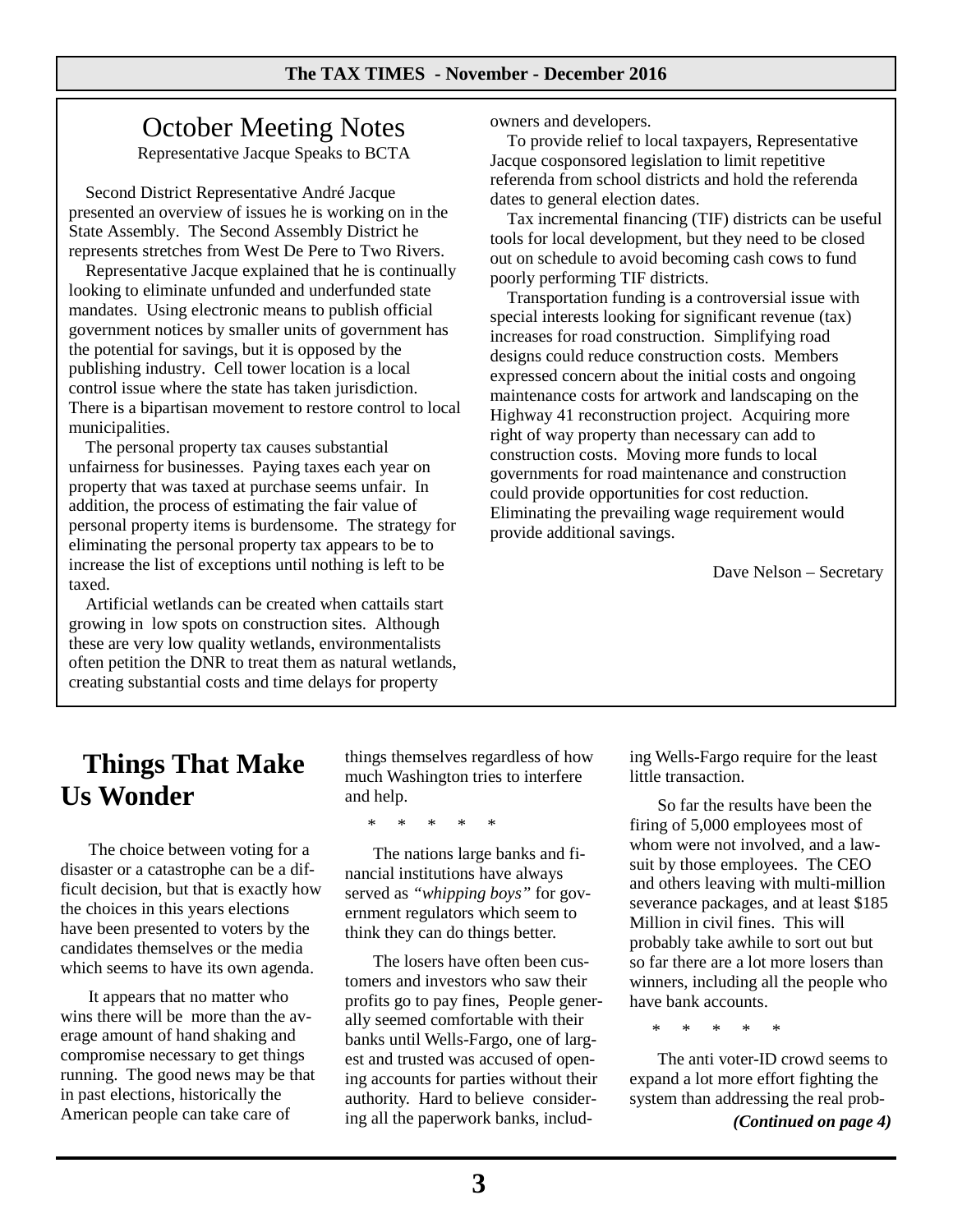#### *(Continued from page 3)*

lem which is getting those eligible to vote to the polls in the first place. Perhaps the problem they are having is in figuring out ways to get around the system than exercise the privilege of being a U. S. Citizen While we agree the number of eligible voters exercising their privilege is often pathetic, is the lack of a picture ID the real problem?

\* \* \* \* \*

 Wisconsin is one of the states which prohibits convicted felons from voting after release and serving their time in prison. There are all sorts of circumstances and personalities which got them in trouble to begin with, but if possible aren't they intended to seek a normal life if possible after they serve their time and are released?

`They can have enough trouble finding and keeping a job and pay taxes rather than being a taxpayer burden without being allowed to vote.

 This law must go back when taverns were closed on election days because politicians running for office would buy beers for every one who voted for them.

\* \* \* \* \*

 On a somewhat related subject, William McKinley was president when the reformatory in Allouez was built, and it is showing its age. Calls are being made to rebuild the facility elsewhere in the county, and use the present site for private development. Whether potential developers or the state is behind these plans was not made clear, but whatever happens is likely to be very expensive.

One suggestion we could offer is that if plans proceed, rather than demolish the entire complex at least part of the main cell block, and the trees in front be preserved as an annex addi-

tion to adjacent Heritage Hill State Park.

Here are some reasons worth considering At one time it was said that at least one of most of the trees native to Wisconsin was represented there, which alone would make it a treasure well worth preserving,

While the prison buildings themselves may be eyesores full of bad memories, they do have a unique historic value and would make for a great and educational attraction which could be preserved with a minimum of upkeep. Perhaps more importantly, it could serve to remind young visitors they could end up in a similar institution if they misbehave in life. I once participated in a guided tour of the institution as part of a sociology class, and can guarantee that none of the class ever returned as an inmate.

There could be several options for adding this as a Heritage Hill exhibit with the simplest being a shuttle bus.

\* \* \* \* \*

There are a lot of people holding important, good- paying jobs in the Green Bay area. Some are professionals such as doctors, lawyers or teachers, business owners and executives, or elected officials such as mayors and county officials.

One thing these individuals have in common is a job which gives prestige, respect, some security, and great personal satisfaction. One thing not in common is that every few years those at the top in the public sector must turn their attention to the matter of re-election if they want to retain their job. Also, either good or bad, the matter of politics becomes involved.

While this is truly "*democracy in action,"* allowing citizens to choose their leaders, there are also some drawbacks. Even if a race is not highly contested, it can require substantial fundraising, often more than the job pays, While the laws regulating political contributions are designed to keep the playing field level, they are full of loopholes and gray areas often overlooked or exploited.

While the bottom line may be job performance and management some room should be left for apology. We are sure that the Billions currently being raised and spent to gain control of our country there must be a few million here and there falling through the cracks which won't even receive a slap on the wrist from our watchful media, but will somehow show up in future legislation or appointments.

One question. Does using ones own funds to run for political office create a conflict of interest?

\* \* \* \* \*

We read that earlier this year, Congress passed two bills intended to make life easier for all of us.

First was the Searching for and Cutting Regulations that are Unnecessarily Burdensome Act, (SCRUB Act), and thd Sunshine for Regulatory Decrees and Settlements Act, (SRDSA).

These acts call for the formation of a bipartisan committee charged with identifying outdated and obsolete Federal regulations,, and preventing abuses by lobbyists citing taking advantage of outdated regulations.

Sounds great, but where would you start? There are probably laws going back to 1790 in the books, but someone will cry if they were to be removed. In any event. To become law they would require Senate approval and Presidents signature, so don't hold your breath.

\* \* \* \* \*

Plans are proceeding for a new

*(Continued on page 5)*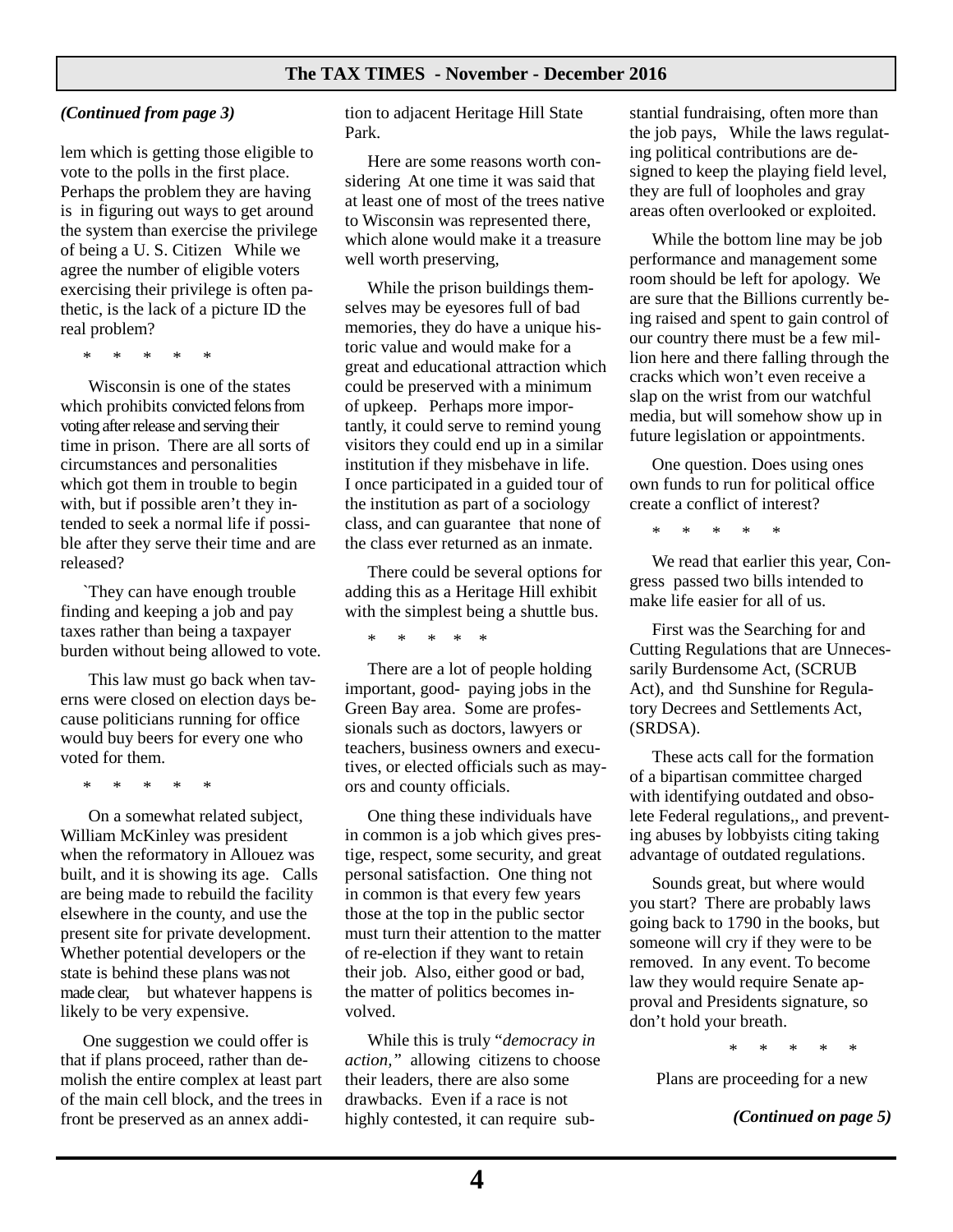#### *(Continued from page 4)*

baseball field and events complex on South Broadway. We acknowledge that such a development would be a welcome and needed attraction for the entire city.

My concern, as the former owner of a business immediately adjacent to and overlooking the site is this really the best fit for this location considering a need for future expansion, parking, and working around the railroad tracks crossing the property?

If this site does work out, no doubt proponents will be looking for something larger in a few years.

\* \* \* \* \*

No wonder people are jittery and upset. While we have the character and qualifications of the candidates running for president and the future of the country on our minds, the media manages to sidetrack us with the antics of Brad Pitt and Angelina Jolie, and Kim Kardashian and her jewelry to worry about.

\* \* \* \* \*

ObamaCare has been a controversial issue since day one, and definitely needs work. There are still about 30 million Americans without health insurance. Enrollment in the plan has been less than projected, costs have been higher, and insurers who originally supported it have dropped out entirely. The cost to employers has been much higher than originally estimated. Very few people seem to really understand it but healthcare providers and drug companies seem to be doing quite well.

Although some of these problems were anticipated when the plan was drafted, it seems that pushing it through on the fast track for the President's signature took precedence over working out details and addressing objections.

In the original document there seemed to be little control or concern over the cost of medical treatment and related services. Even the original Medicare imposed reasonable limits. Maybe we are wrong, but it seems with more people insured, the cost of medical services has gone out of control with sharply increased costs being passed on by insurers or to the National Debt. If people are insured, providers are free to charge more.. What are your thoughts?

\* \* \* \* \*

The Oct. 28, edition of *"The Week,"* carried a report that all the major TV networks were experiencing double digit declines so far this year in pro football viewers.

If true, this could eventually and adversely impact the advertising money that flows to the teams as a result, and is somewhat responsible for the humongous salaries teams have been giving their prima donna players.

Specific reasons were not given, but this years elections and other distractions were all mentioned. We note that some teams do not include the pre-game National Anthem or Air Force fly-overs as part of their telecast.

If it is the loss of advertising revenue creating this problem, they could always petition the Federal government to sponsor these features and could give TV viewers the same sense of patriotism as fans in the stands.

\* \* \* \* \*

Engineers have been working feverishly developing self-driving trucks and automobiles to compete on the nations highways with driver\s like you and me. While there may be some arguments in favor, they may still be a Buck Rogers or Star Wars fantasy. However they do already have prototypes capable of inter-city

travel on interstates but city traffic is still more of a challenge.

While it is claimed such vehicles can be programmed for specific situations, one never knows what the maniac going over the speed limit and weaving in and out of traffic will do next. Other concerns could be weather, and that the nation's highways are aging and in need of very expensive updating, No doubt modifying and making them more userfriendly to self-driving vehicles would also make them a lot more expensive for everyone.

If someone has to ship a truckload of something from here to there, but doesn't feel like driving, there's always the tried and proven railroad freight train.

\* \* \* \* \*

Certain progressive candidates for President have popularized a promise that if elected, among other things, they would push for a *"free"* college education for all. Without estimating the cost, *(or the National* Debt), it was stated it would be paid by simply increasing the taxes on the ultra-rich or the upper 1% or so of all taxpayers. Sounds great, but taxing this group at 100% wouldn't even begin to pay this cost of this scheme.

This promise was no doubt made due to huge student loan debts incurred by many college students under the delusion that a degree guaranteed a high paying job. These loans outstanding now account for \$1.357 trillion of our \$19.7 Trillion debt, and is growing at the rate of \$2.726 per second.

 Like any government-run benefit program, there are often sufficient cases of abuse and poor decisionmaking to question the overall value. Also, our colleges and universities, while no doubt the best in the world,

*(Continued on page 6)*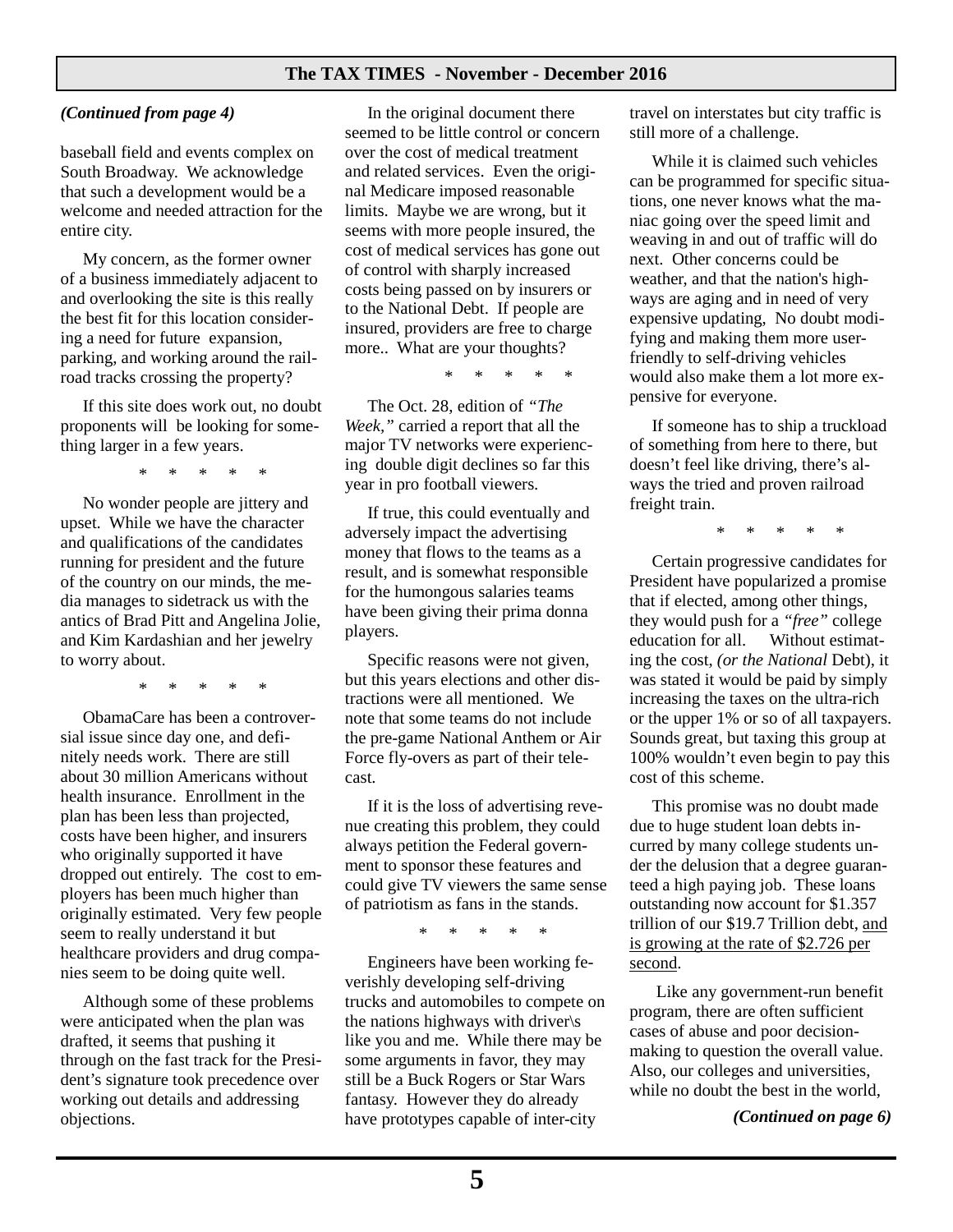#### *(Continued from page 5)*

have never been noted for concerns for cost control, be it physical facilities, faculty and support staff, or other overhead items, as long as state governments or student tuition is available to pay the bill.

My almanac lists about 1,600 legitimate 4-year colleges in the country and there are others that could probably qualify. The cost of paying *"everyone's"* tuition would put the entire cost of this monster on everyone else's back. It's simply a matter of irresponsible campaign talk to get votes and create diversion.

\* \* \* \* \*

No matter how the journey of Donald Trump to become President concludes, he will have brought to our attention, perhaps not by intention, one very serious problem that should be addressed before the President and Congress attack all the other items bantered about during the campaign.

Our Federal Tax Code is a complete disaster and should be fixed immediately. This was dramatically brought to the nation's attention with the disclosure that Mr. Trump, a proclaimed self-made billionaire, had not paid any Federal income taxes for 18 years. While this was apparently legal through loopholes present in the Federal Tax Code and a cadre of retained tax lawyers he paid less in taxes than you or me. Somehow, his net worth increased dramatically during those 18 years. He also avoided the *"Alternate Minimum Tax"* designed to get taxpayers with unusual deductions to pay something.

Don't blame Mr. Trump entirely for this outrage. Also don't blame the IRS because they would have loved to use him as an example of their efficiency. They don't write the laws, Congress does. The IRS enforces

them.

When the Federal Income Tax was established in 1913, they were able to write all the laws necessary for it's description and compliance in just 400 pages, and called it the *"Federal Tax Code."* In 1939, after WWI*, a*  disastrous depression, 4 Republican and 2 Democrat Presidents, and *The New Deal ,* the total was still only 504 pages. Things became more complicated during WWII*,* with special tax laws and the code rose to 8,200 pages.

Somewhere along the line, it was discovered that taxes could either hinder the growth of specific interests, could benefit certain causes, punish excess profits or whatever - you name it. All it took was a little good PR and sympathetic Congressman to introduce the bill which could be bundled with others to avoid discussion and the tax code is amended. This is an election year and is it possible that campaign contributions could depend on tax code changes?

The size of the tax code rose to 26,300 pages in 1984. and President Reagan signed the Tax Reform Act of 1986 with the statement, *"Fair and simpler for most Americans, this is a tax code designed to take us into a future .....*" Today, the tax code has grown to 75,000 pages, or triple what it was in 1984. If you printed it all out, using both sides of 20# paper, you would have a pile of paper nearly 11 feet high!

Also, the National Debt is at \$20 Trillion, about 500 times what it was in 1939 when Congress started tinkering with the tax code in earnest.

We have Presidential candidates with spending proposals calling for huge tax increases on the "rich." A successful business exists because their income and expenses complement each other, and government should be no different.

There have been numerous proposals to modify our tax system, and all have some merits. If the next President is serious, one of their first initiatives would be to appoint a completely bi-partisan committee consisting of tax attorneys, the IRS, bankers, economists, manufacturers, builders, military, accountants, environmentalists, educators, medical professionals and others who could have a stake in the outcome. There have been plenty of books on the subject in recent years by qualified authors who would jump at the chance to offer their expertise .

Each could present an outline of their specific problems and proposed solutions with what is best for the country in mind. This may be similar to the way ObamaCare was created but would require a consensus of approval before being accepted, Anything would be better than proceeding with a system that's out of control.

If this works for the IRS and their abominable tax code, perhaps some day Congress will take a similar look at all of their other rules and regulations, many of which are obsolete and no longer serve any purpose.

\* \* \* \* \*

As of the middle of September, the City of Chicago had recorded a total of 522 homicides. A new record, and more than New York and Los Angeles combined. Fortunately there have not been high profile incidents of white police officers shooting unarmed blacks, but they still have a problem. Residents, visitors, and the police all have reason to be scared.

\* \* \* \* \*

 Someone once quipped that, "*The only reason we have elections is to see if the polls were right."* This statement seems particularly true this year and if so, why do we bother to

*(Continued on page 7)*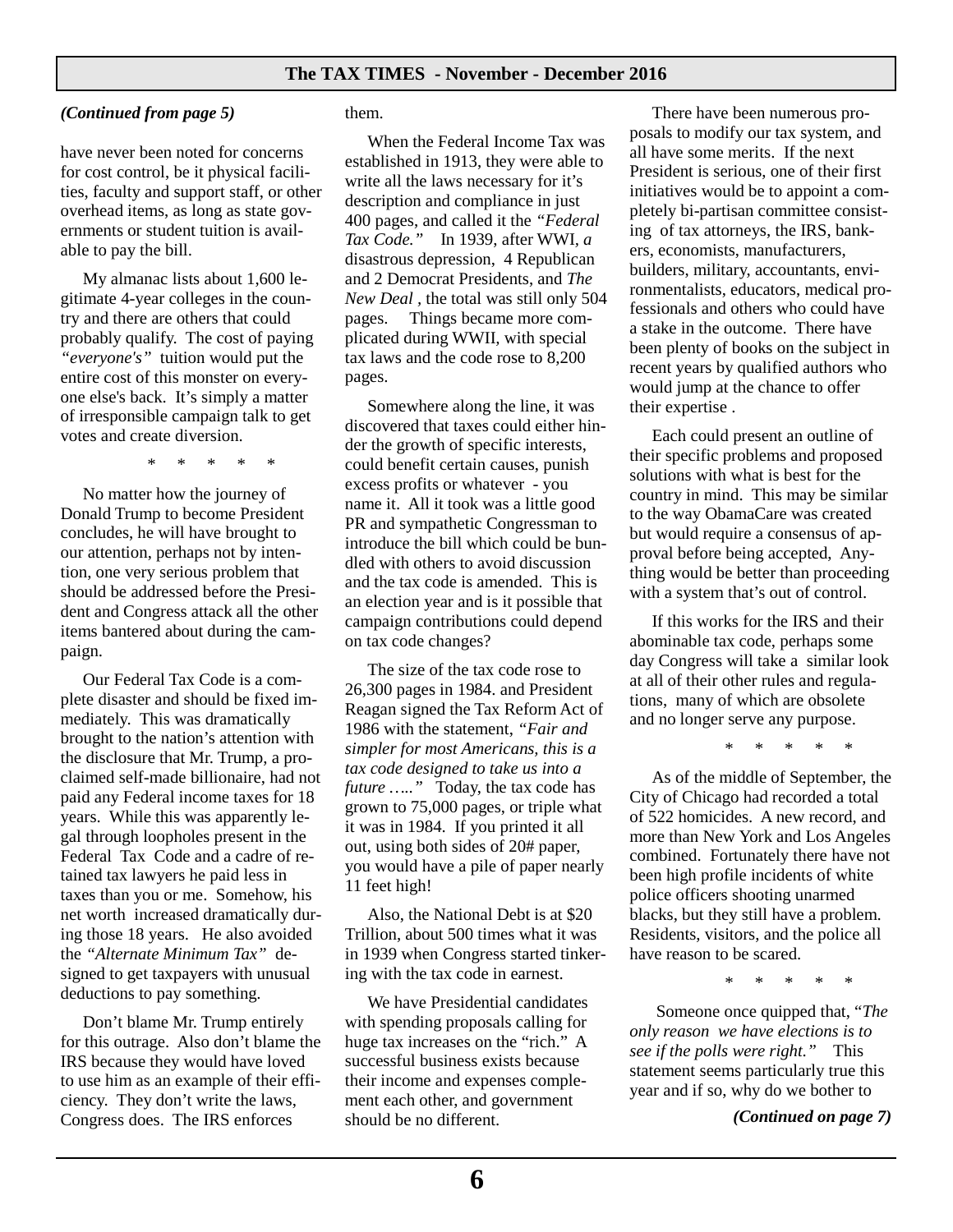#### *(Continued from page 6)*

#### vote at all?

Polls can serve a valuable service to office seekers to help them direct their campaign efforts. On the other hand, they can serve as a tool to influence undecided voters by predicting which way the wind is blowing as it changes each day. This year in particular, with a contentious Presidential race we were treated with popularity updates after every debate, major speech, and every boo-boo of which there have been plenty by both candidates.

 In Wisconsin, the Marquette Law School polls seem to be the most active and accepted. Their results are widely publicized and are usually current. They claim their methodology is to interview about 700 voters at random by telephone from across the state. Whether they interview the same people each day was not disclosed or whether the While 700 respondents represent only 1 out of 4,300 residents likely to vote in this years election, we will soon find how accurate the polls are.

\* \* \* \* \*

Is Green Bay becoming "*Apartmentalized*," reaching the point where more people and families choose to live in rental units than to own a home or condo of their own. A few years ago it was reported the total renting to be about 25%, but it just seems that in recent years there have been a lot more rental units constructed in the area to accommodate more people than single family residences. Is this a national trend and how does Green Bay compare?

Whether anyone keeps track, or if has any effect on the tax levies would be interesting to know. There are a lot of factors in making the choice often boiling down to simple demographics. People seem more mobile and willing to move from one city to

another. While owning your own home is part of the American dream, it is still an expensive bother and responsibility.

With the exception of saving for a down payment, there may not be a lot of difference between monthly rent and a mortgage payment. Taxes, insurance and utilities are all considerations that you must pay one way or the other. While tax bills on a residence may come as a shock each year, they are included as part of a rent bill.

The choice seems to be a matter of economics and personal satisfaction.

\* \* \* \* \*

No matter who becomes President we will probably be in for a few surprises that not much was said about during the campaign. Trump will likely conclude his wall on the U.S.- Mexico Border was a dumb idea, and will have to do some homework on implementing the Republican Platform which helped him get elected.

Ms. Clinton will no doubt remember the Unions which helped big-time with her election, and a long list of social items that not everybody really cares about. Also, family leave, equal pay, and the minimum wage are just a few of the issues that have been set aside by the election.

The minimum wage was first set at \$.25 per hour in 1938, and \$7.25 today. The original proposals were to increase it to \$10.00/Hr., but has now risen to demands for \$15.00/Hr., or double the present rate.

There will be many factors in this argument including the cost of living, inflation, job loss and the economy. A lot of what happens will depend on the makeup of the U.S. Senate and House of Representatives.

Either way, it promises to be interesting, frightening, and probably both.

\* \* \* \* \*

One item that has been ignored in the Presidential campaign is the National Debt. So far it has more than doubled during the Obama Administration from about 9 Trillion Dollars to \$19.8 Trillion. Ms. Clinton has not addressed the debt but has pledged to continue Obama's legacy while enhancing other programs.

Right now the National Debt equates to \$60,977 for each U.S. citizen, with the addition of daily interest being the largest expenditure. In addition, the total debt for personal and mortgage loans, student loans, and credit card debt averages \$55,046 per citizen. There is a lot more thanks to unfunded Social Security and Medicare liabilities. We'll worry about that next election.

 *As usual, lots of things to wonder about.* 

*"Things That Make Us Wonder," consists of taxpayer related thoughts that occur to us from daily news events. We use reliable, published information and statistics, Some items are unimportant and probably not worth commenting about while others could easily be expanded to full length feature articles worthy of future study and action to protect our interests as taxpayers. We try to cover a wide variety of subjects in limited space and perhaps put a different spin on items from what you read in the papers or see on TV. We acknowledge that some of the views and comments expressed in this column may be contrary to that of some of our readers. However, one of our purposes is to encourage debate, and we realize there are two sides to every question. Comments or suggestions are welcome for inclusion in future "TAX TIMES."* 

Jim Frink

"Politics is the art of looking for trouble, finding it everywhere, diagnosing it incorrectly, and applying the wrong solutions," Groucho Marx